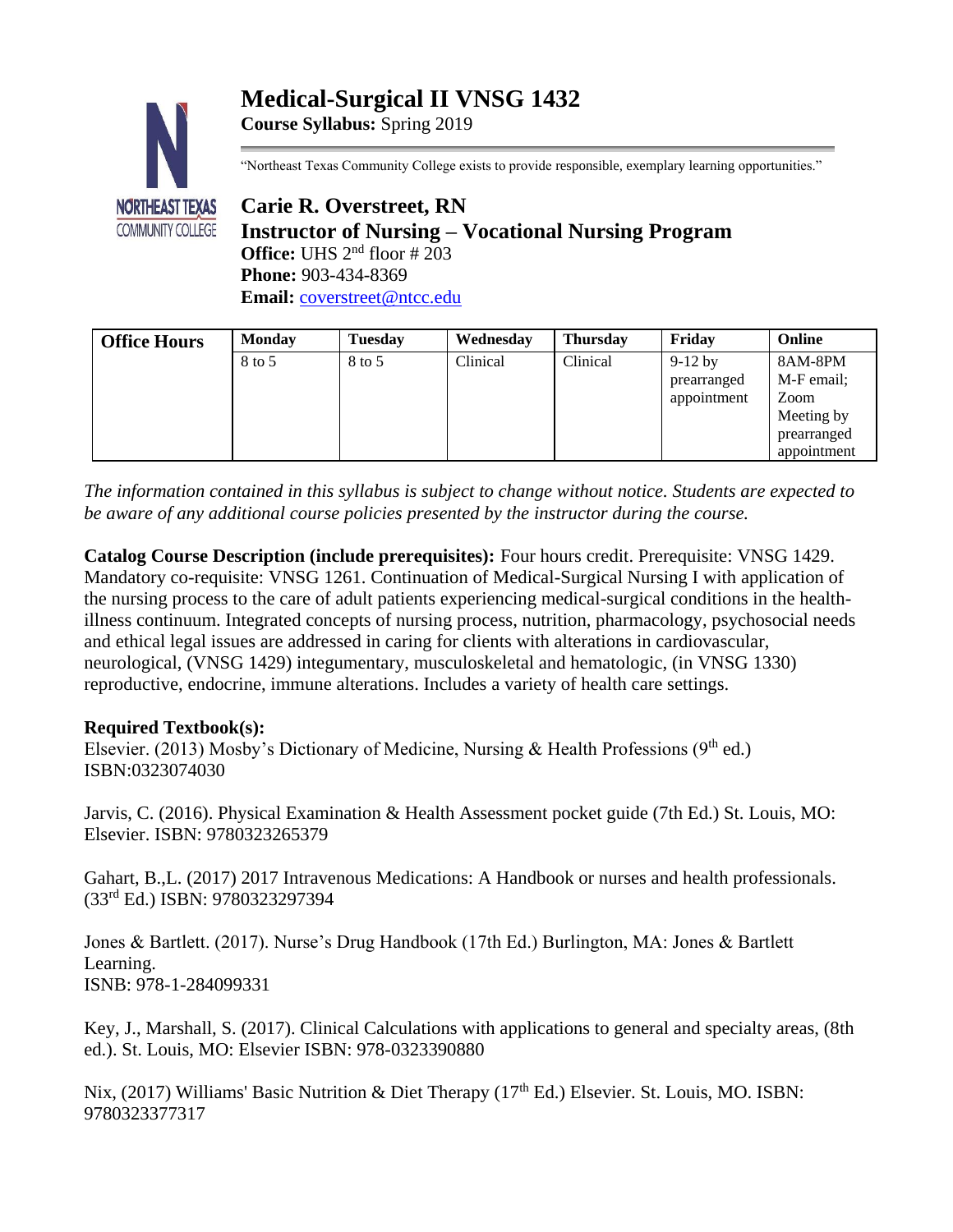Smith, S., Duell, D., Martin, B., Aebersold, M., Gonzalez, L. (2017). Clinical nursing skills: basic to advanced skills ( 9th Ed.).Upper Saddle River, NJ: Pearson Education, Inc. ISBN: 978-0-13-408792-4

Sanders., (2015) Comprehensive Review For NCLEX-PN Exam (6<sup>th</sup> ed.) ISBN: 0323289312

Vanleeuwen., (2015) Davis' Comprehensive Handbook Lab & Diagnotic Tests ( $6<sup>th</sup> Ed.$ ) ISBN: 9780803644052

Williams, L.S., Hopper, P. D., (2015) Understanding Medical Surgical Nursing (5<sup>th</sup> ed.) F.A. Davis, Philadelphia, PA. ISBN: 978-0-8036-4068-4

Williams, L.S., Hopper, P. D., (2015) Understanding Medical Surgical Nursing study guide (5<sup>th</sup> ed.) F.A. Davis, Philadelphia, PA. ISBN: 978-0-8036-4069-6

Yoost, B.L., Crawford, L.R., (2016) Fundamentals of Nursing. Elsevier. St. Louis, MO. ISBN:978-0- 323-29557-

Yoost, B.L., Crawford, L.R., (2016) Fundamentals of Nursing study guide. Elsevier. St. Louis, MO. ISBN: 9780323358538

**Publisher:** see above

**ISBN Number:** see above

# **Recommended Reading(s):**

Refer to Blackboard Learning system for specific course work.

# **Student Learning Outcomes:**

The Texas State Board of Nurses (BON) provides differentiated essential competencies (DECs) (2010) to guide nursing education programs in developing a curriculum which prepares graduates to provide safe, competent, compassionate care. The competencies from the BON show the expected level of performance, integrating knowledge, skills, abilities, and judgment based upon the preparation in the program of study. The differentiation is based upon the level of the nursing education program which the student is enrolled.

The NTCC nursing program director and faculty incorporate the Differentiated Essential Competencies (DECs) (2010) into the student learning outcomes of each course, based on the level of the nursing educational program. The learning outcomes of this course are based on the essential competencies of graduates of Texas Vocational Nursing education program.

# STUDENT LEARNING OUTCOMES:

Student outcomes that meet Differentiated Entry Level Competencies are as follows:

- 1. Compare and contrast normal body functions with that of pathological variations.
- 2. Identify disease processes by definition, assessment and diagnostics.
- 3. Assist in formulation of a plan of care utilizing the nursing process for medical-surgical conditions which include hematologic, cardiovascular, neurologic, musculoskeletal, endocrine, integumentary, and immune disorders.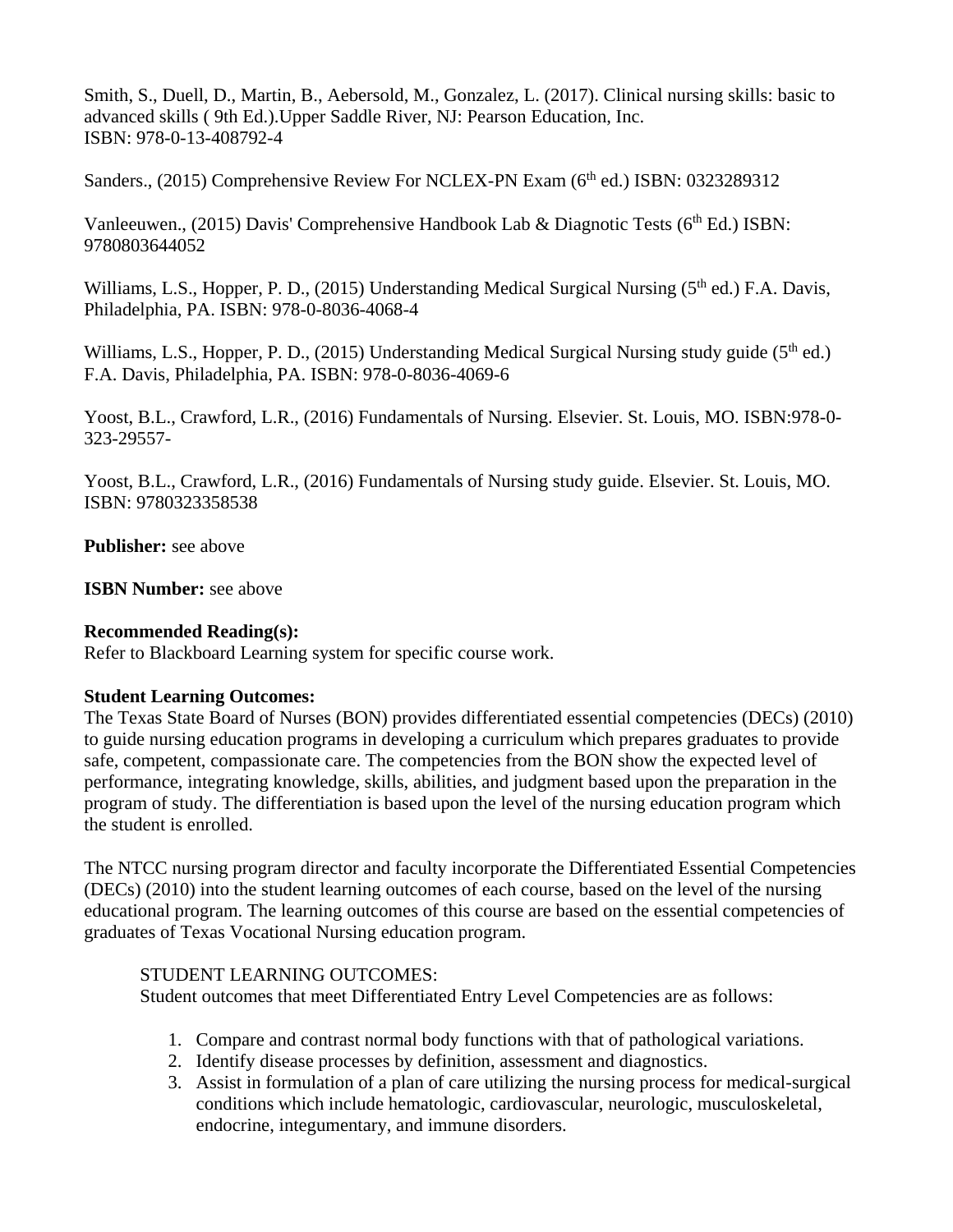4. Provide patient/family education.

# WECM

- 1. Explain the components of the health-illness continuum.
- 2. Assess prevalent medical-surgical conditions affecting the adult client.
- 3. Utilize the nursing process to assist in developing a plan of care for selected medicalsurgical conditions.

Specific outcomes of this course:

The student will be able to:

- 1. Recognize causes of disease and illness, to include microorganisms and communicable diseases, physical agents, chemical agents, cellular abnormalities, trauma, genetic transmission, and participation in high-risk activities.
- 2. Demonstrate appropriate nursing care during the diagnostic and assessment phase of patient care.
- 4. Set appropriate nursing goals for patients with common medical and surgical conditions, with consideration of the patient's physical, social, cultural and psychological needs.
- 5. Demonstrate appropriate nursing interventions and recognize appropriate medical treatment for patients with medical and surgical conditions, with an emphasis on patient safety and comfort.
- 6. Recognize expected patient outcomes for patients with medical and surgical conditions and initiate appropriate action if expected outcome is not achieved.
- 7. Identify and will
- 8. Communicate appropriate use of referrals to community resources.
- 9. Demonstrate appropriate preventative/health promotion activities in patient/family education.
- 10. Demonstrate appropriate activities to promote the rehabilitative process.
- 11. Demonstrate critical thinking ability.
- 12. Discuss appropriate interventions and resolutions for ethical dilemmas.
- 13. Demonstrate ability to safely provide advanced nursing skills under the VN scope of practice.

# **Exemplary Educational Objectives:**

N/A

# **SCANS SKILLS:**

The Secretary's Commission on Achieving Necessary Skills (SCANS) was established to identify two types of skills: competencies and foundations necessary for success in the work place.

Specific VN program student SCANS competencies include:

Basic Skills: reading, writing, arithmetic and mathematical operations, listening, speaking. Thinking Skills: creative thinking, decision making, problem solving, visualization, knowing how to learn and reason.

Personal Qualities: responsibility, self-esteem, sociability, self-management, integrity and honesty. Resources: time, money, materials, and human resources.

Information: acquires, evaluates, organizes, maintains, interprets, and uses computers.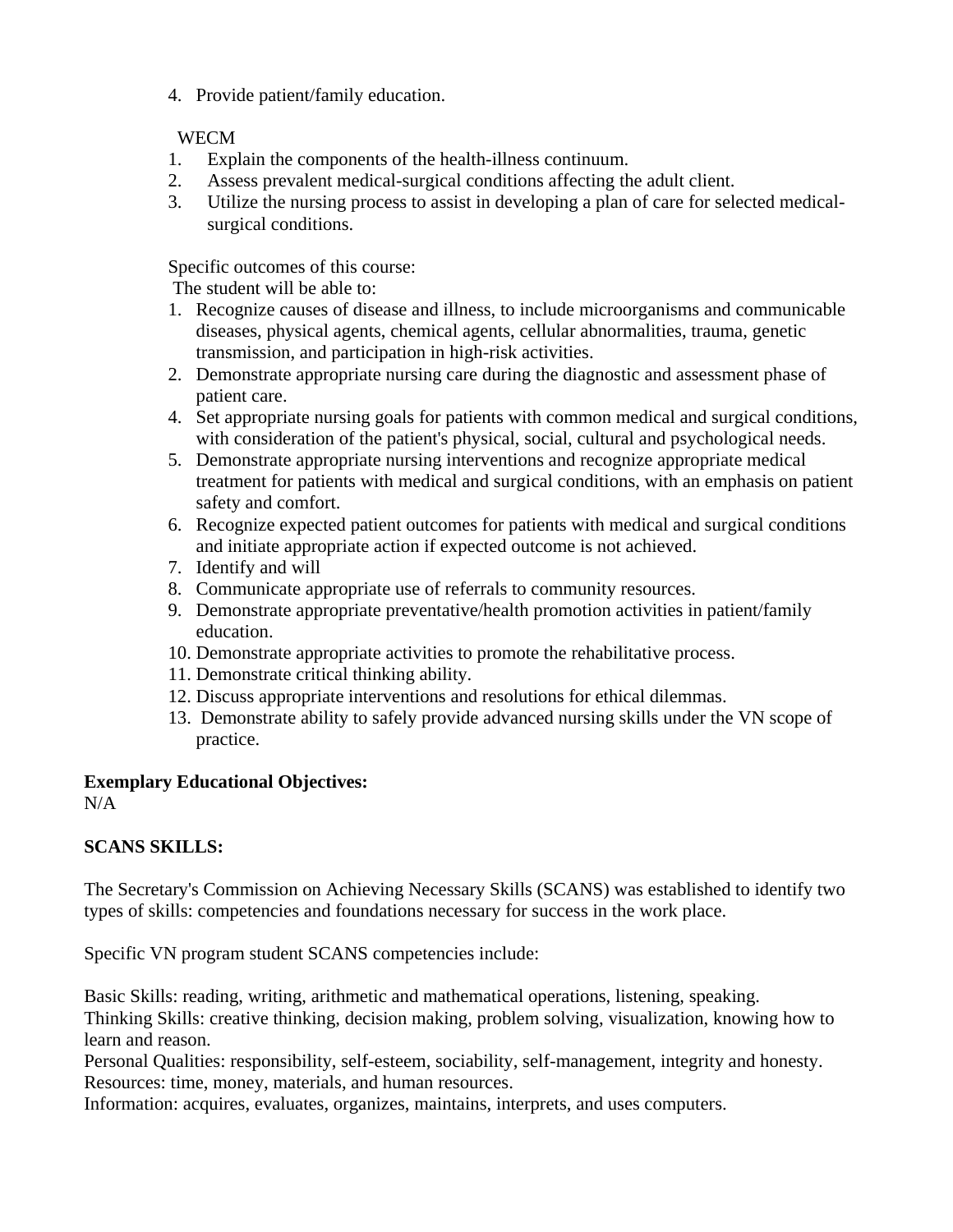Interpersonal: participates in teams, teaches others, serves clients, exercises leadership, negotiates, works with diversity and serves as an advocate.

Systems: understands systems, monitors and corrects performance, improves or designs systems. Technology: works with a variety of technologies.

# **Lectures & Discussions:**

Teaching methodologies include didactic and skills laboratory using low and high fidelity simulation to reinforce didactic teaching with BlackBoard Learning System on the NTCC website to be used in this course. Classroom student engagement is essential to student learning and is achieved through group projects, assigned case study research/presentations, and guest speakers. Module exams, an ATI/Kaplan cumulative final testing, group projects/case studies during face-to-face class time, homework using student study guide, with low and high-fidelity simulation nursing lab content reinforcement will be utilized throughout this course.

# **Evaluation/Grading Policy:**

The student is expected to achieve a cummulative module test grade of a "true" 75% or better ( refer to VN student handbook for specific verbage IE: no rounding of 74.9.) to be eligible to sit for the final exam. The final course grade will be rounded using rounding rules. Successful completion of this course assists in preparation of the student to take the National Council State Boards of Nursing (NCLEX-PN) licensure examination.

The grade earned in this course will be based on 7 module exams and a Kaplan and ATI medicalsurgical comprehensive test with test remediation for ATI/Kaplan final exams. The math exam is considered a pass/fail score and is not figured into the overall course grade.

Grading Scale:  $A= 90-100$  points  $B = 80-89$  points  $C= 75-79$  points F= below 75 points

# **Tests/Exams:**

Total course grade breakdown is as follows:

| <b>Course Grade Total -</b>              | 100% |
|------------------------------------------|------|
| Kaplan Cumulative Final Exam -           | 10%  |
| ATI Cumulative Final Exam -              | 10%  |
| Assignments & Participation $-$          | 10%  |
| Seven $(7)$ Module Exams at 10% ea - 70% |      |

# **Module content with exam breakdown as follows:**

Module 1: Cardiovascular Part 1 with exam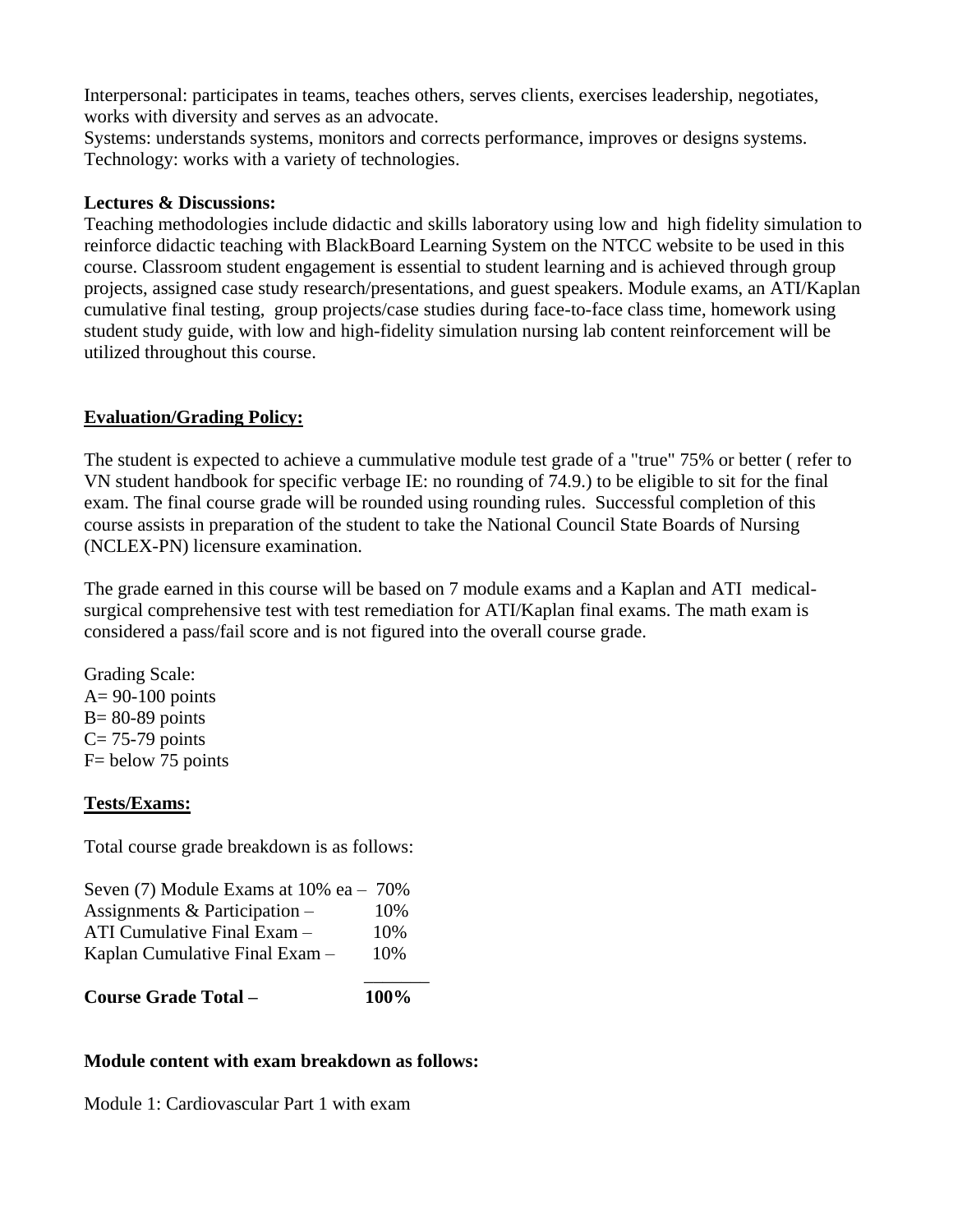Module 2: Cardiovascular Part 2 with exam

Module 3: Hematologic and Lymphatic System with exam

Module 4: Endocrine System with exam

Module 5: Immune System with exam

Module 6: Neurology System with exam

Module 7: Musculoskeletal System with exam

Kaplan and ATI comprehensive medical-surgical exams with remediation

#### **Assignments:**

# **Dosage Calculations competency:**

Advanced math dosage examination is required to work in the clinical environment and perform medication administration. A passing grade of 100 % will be required to continue in the VN program. This math dosage calculations exam will include pediatric dosage calculations, IV therapy dosage calculations, IV fluid volume to be infused, and infusion drop rate calculations. The student will have up to three (3) attempts to pass this math exam. The math exam grade, which is pass/fail, will not be calculated with this course grade. After 3 attempts, if the student has not passed the math dosage examination with 100% success, the student will be dismissed from the VN program

# **Skills competencies:**

- 1. Intravenous Therapy competency skills evaluation is a mandatory skill which must be successfully mastered during this semester in order to pass the course. The student has up to three (3) attempts to prove safe competence of IV administration and therapy.
- 2. Phlebotomy competency skills evaluation is a mandatory skill which must be successfully mastered during this semester in order to pass the course. The student has up to three attempts to prove competency.
- 3. 12- Lead EKG administration is a group exercise competency that will be successfully mastered in a group skills setting and use of the high-fidelity simulation environment.
- 4. Tracheostomy care and management competency skills evaluation is a mandatory skill which must be successfully mastered during this semester in order to pass the course. The student has up to three attempts is prove safe competence of nasogastric insertion and care.

# **Objectives**

The student will be required to show acknowledgement and understanding of each Module Level objective that addresses overall Course Level objectives. In order to measure this, the student will be required to show how they are addressing this requirement in their course notes and submit as an assignment via the discussion board at the end of each module.

#### **Other Course Requirements:**

Computer access and dependable internet access with basic computer knowledge; VN nursing uniform and white lab coat; assessment supplies listed in the 2018-2019 NTCC Vocational Nursing Handbook.